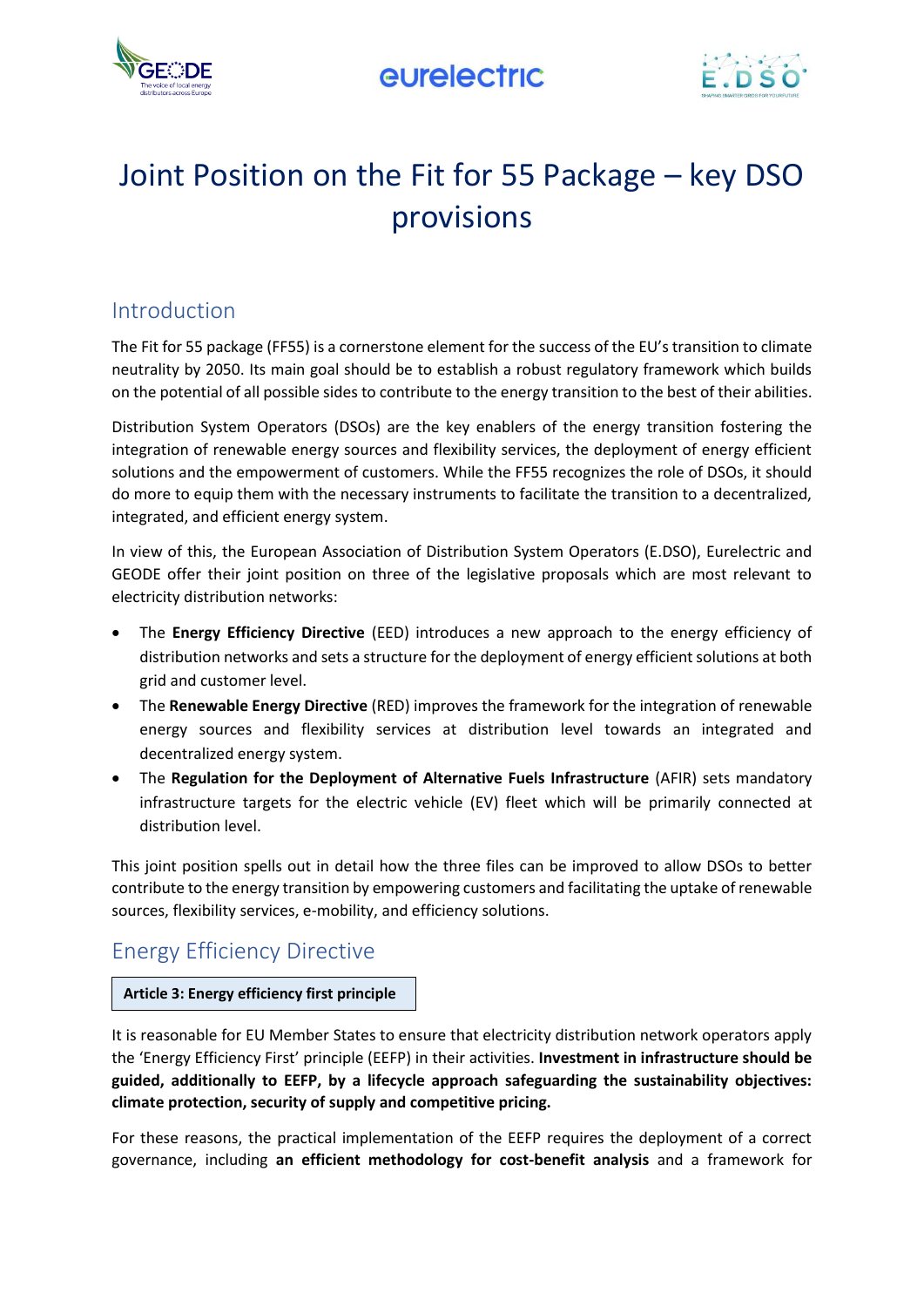



independent monitoring and assessment. The approach in Article 25 (2) to apply cost-benefit analyses, which account for wider system benefits, is in line with this approach.

**Article 9: Energy efficiency obligation schemes**

**Member States must be guaranteed a flexible approach** to implementation, both in terms of measures and in terms of obligated parties. In some countries, identifying DSOs as the obligated parties to provide energy savings specifically to low-income households to address situations of poverty has not always been successful but a source of distortion in the retail market.

In addition, **it is important to avoid that DSOs become the main obligated parties due to the monopoly in a geographical area**. The obligation from the DSO perspective should mainly be to inform consumers about energy saving needs.

**Articles 12 and 13: Smart Meters**

**Smart meters for electricity** are of cornerstone importance to deliver on the commitments and provisions of the EED proposal. For this reason, we call for their fast deployment in line with the Electricity Directive.

**Article 25: Electricity Infrastructure and Network Losses**

**Article 25 (2)** should clarify the possibility to maintain infrastructure that is not at the end of its life cycle in so far it supports efficient use of energy. Additional clarification is required about the notion of "stranded assets". It should be adapted to **favour the notion of "future-proof assets", in order to allow system operators to guarantee a secure network operation at all times**.

**Article 25 (3) and Recital 14**: The Commission's proposal for a reduction of DSO network losses is misplaced because it neglects the physical realities (greater use of electricity inevitably leads to higher network losses due to increased power flows) and because DSOs, by reason of their business model, strive to reduce network losses. Instead, **the focus of regulation should be to reinforce infrastructure investments which contribute to energy efficiency objectives in a holistic manner which relies on local system integration and cost-efficient solutions such as smart grids**.

**Article 25 (7)** states that "*National regulatory authorities shall ensure the removal of those incentives in transmission and distribution tariffs that are detrimental to the overall efficiency (including energy efficiency) of the generation, transmission, distribution and supply of electricity and gas*": **The focus on energy efficiency as the sole criterion for the design of network infrastructure does not duly reflect the complexity and diversity of the regulatory goals** of a future-oriented, smart and multisectoral energy system. These goals also include affordability, cost neutrality, sustainability, and security of supply. Electricity **DSOs should be stimulated to act as System Integration Facilitators** in order to contribute in multiple ways to an overall energy efficient system, including by facilitating energy efficiency in buildings and empowering customers to use smart meters to control energy consumption.

#### **Article 27: Energy services**

**Article 27 (8)**: We suggest reviewing the requirement in Article 27 (8) for MS and DSOs to refrain from any activities that may impede the demand for and delivery of energy services or other energy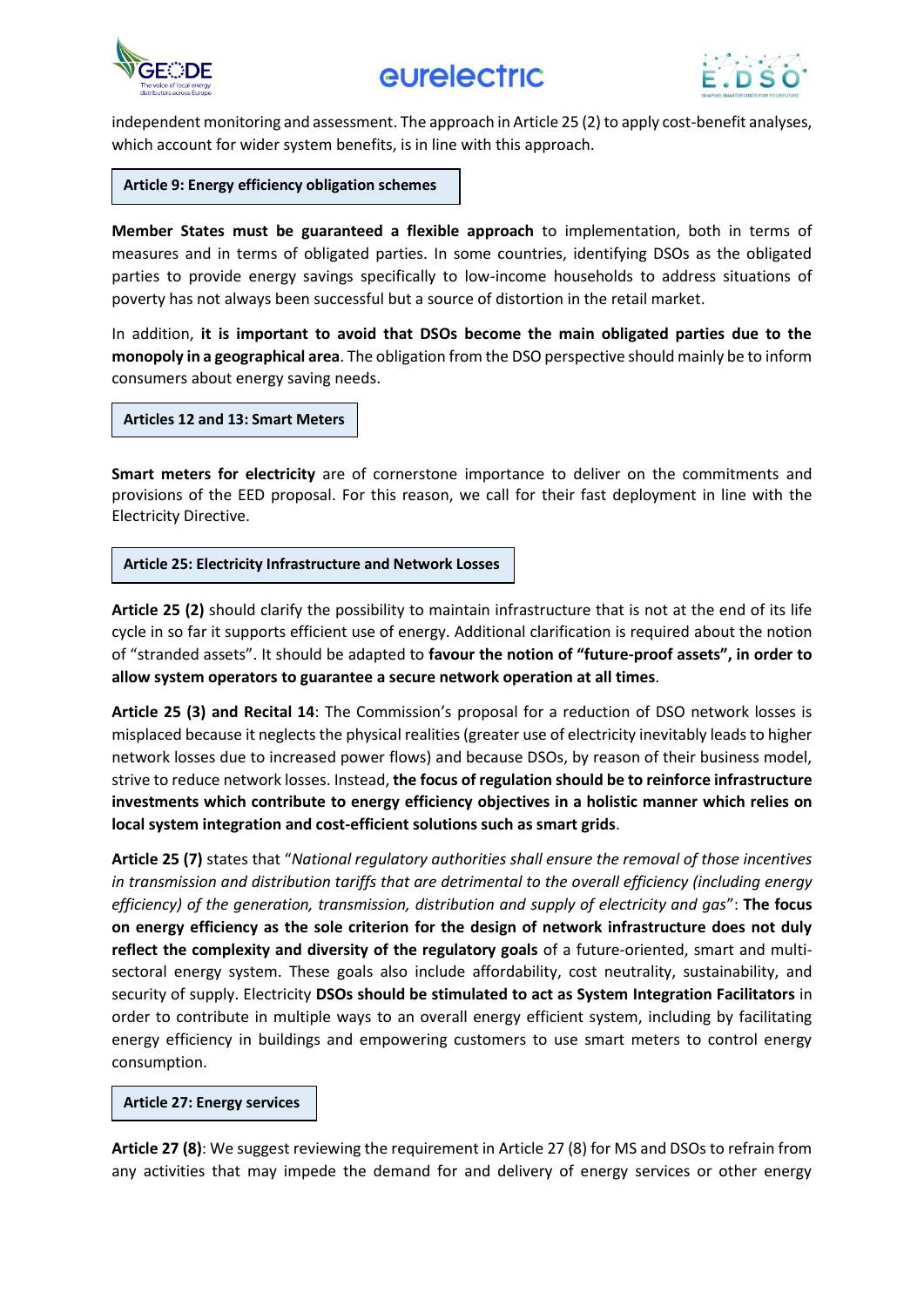



efficiency improvement measures. **This provision is in contradiction with the Electricity Market Regulation which recognises DSOs as neutral market facilitators** which aim to facilitate such services.

**Articles 25(6) and 25(9): Cost-reflectiveness of network tariffs**

**Articles 25 (6) and 25 (9)** should not undermine the principle of cost-reflectiveness of network tariffs. As neutral market facilitators **DSOs call for removing Article 25 (9) which goes against Article 18 of Regulation 2019/943**. Providing high efficiency cogeneration stakeholders with lower network charges contradicts the principle of non-discrimination regulated in the Article 18. DSOs serve market actors the same way regardless of their  $CO<sub>2</sub>$  content or level of energy efficiency. The share of capacity and energy components in tariffs must be cost-reflective as a prerequisite for an efficient use of infrastructure contributing to overall energy efficiency.

### Renewable Energy Directive

**The proposal does not account sufficiently for the need to reinforce the distribution grids**to achieve the regulation's objectives, which include the integration of decentralised renewable sources and flexibility services. We thus underline the need for a fit-for-purpose regulation which sets the right incentives for DSOs, including promoting alternative technology, smart reinvestments and a forwardlooking regulatory strategy.

#### **Article 1 (10) (1) (inserts Article 20a): Facilitating system integration of renewable electricity**

Clarifications should be made in **Article 20a** on the process, the content of data sharing between DSOs and TSOs and the tools to make this data available, as well as on the rationale behind this provision. It is not evident what is the added value of such global information about the energy mix. **Disclosing the RES-E and GHG content of the electricity supply is a complex exercise and should be recognised as such, through an optional rather than mandatory provision.**

#### **Article 1 (10) (3) (inserts Article 20a): Smart charging**

The provision introduces requirements for non–publicly accessible power recharging points to support smart charging functionalities and, where judged appropriate by the NRA, bidirectional charging. This provision is **crucial in terms of information for national and local planning processes**. It must be known as early and as exactly as possible where charging installations will be located. The **charging infrastructure must be technically ready for smart charging**, but whether smart charging is really done is the result of market processes as this is flexibility. In this framework, **the obligation on smart charging and bidirectional charging functionalities goes hand in hand with the installation of smart meters**, which will also contribute to optimising grid management and promoting flexibility services.

#### **Article 1 (10) (4): Principle of non-discrimination**

**Article 1 (10) (4)** regarding non-discrimination contributes to unlocking flexibility and opens a real possibility to apply V2G. However, **the obligation goes hand in hand with the installation of smart meters**, which will also contribute to optimising grid management and promoting flexibility services.